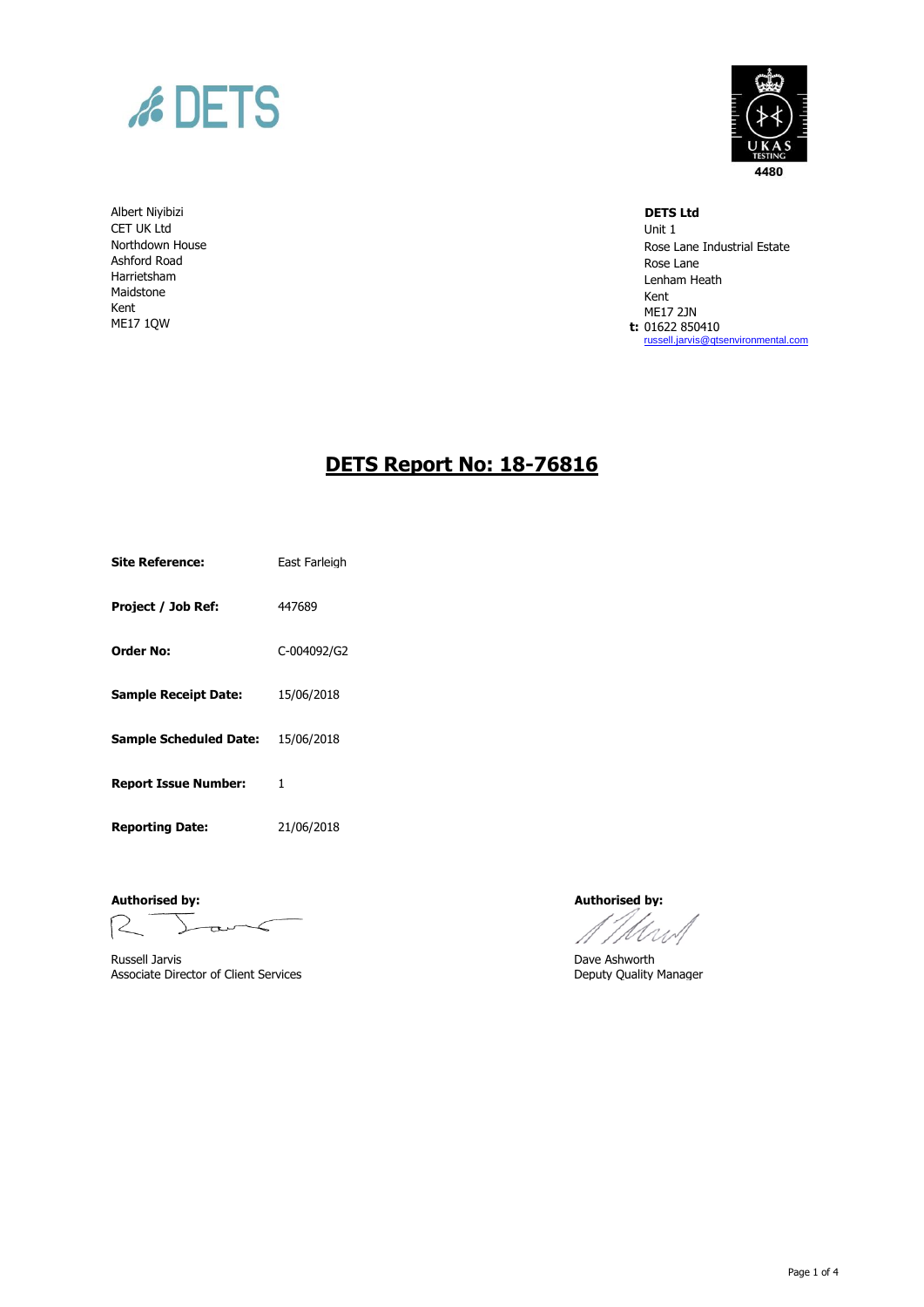

## **Kent ME17 2JN DETS Ltd ' Unit 1, Rose Lane Industrial Estate Rose Lane Lenham Heath Maidstone Tel : 01622 850410 '**



| Soil Analysis Certificate      |                         |               |               |  |  |
|--------------------------------|-------------------------|---------------|---------------|--|--|
| DETS Report No: 18-76816       | Date Sampled            | 13/06/18      | 13/06/18      |  |  |
| <b>ICET UK Ltd</b>             | <b>Time Sampled</b>     | None Supplied | None Supplied |  |  |
| Site Reference: East Farleigh  | TP / BH No              | <b>TP01</b>   | <b>TP02</b>   |  |  |
|                                |                         |               |               |  |  |
| Project / Job Ref: 447689      | <b>Additional Refsl</b> | None Supplied | None Supplied |  |  |
| Order No: C-004092/G2          | Depth $(m)$             | 1.001         | 1.00          |  |  |
| Reporting Date: 21/06/2018     | <b>OTSE Sample Nol</b>  | 340339        | 340340        |  |  |
|                                |                         |               |               |  |  |
| l Init I<br><b>Determinand</b> | <b>DI</b> Accreditation |               |               |  |  |

| Determinandl                                                     | Unitl    | <b>RL</b> | <b>Accreditation</b> |      |             |  |  |
|------------------------------------------------------------------|----------|-----------|----------------------|------|-------------|--|--|
| DН                                                               | pH Units | N/a       | <b>MCERT</b>         | ر .  | .           |  |  |
| $M/\zeta$ Sulr<br>S Sulphate as $SO4$ (2:1)<br><b>777 ک</b>      | ma/l     | 10        | <b>MCERTS</b>        | πo.  | 10<br>ا ≀0⊥ |  |  |
| $M/C$ C<br>$\sqrt{5}$ Sulphate as SO <sub>4</sub> (2:1).<br>77 J | a/lı     | 0.01      | MCEDTS.              | 0.02 | 0.02        |  |  |
|                                                                  |          |           |                      |      |             |  |  |

Analytical results are expressed on a dry weight basis where samples are assisted-dried at less than 30<sup>o</sup>C<br>Subcontracted analysis (S)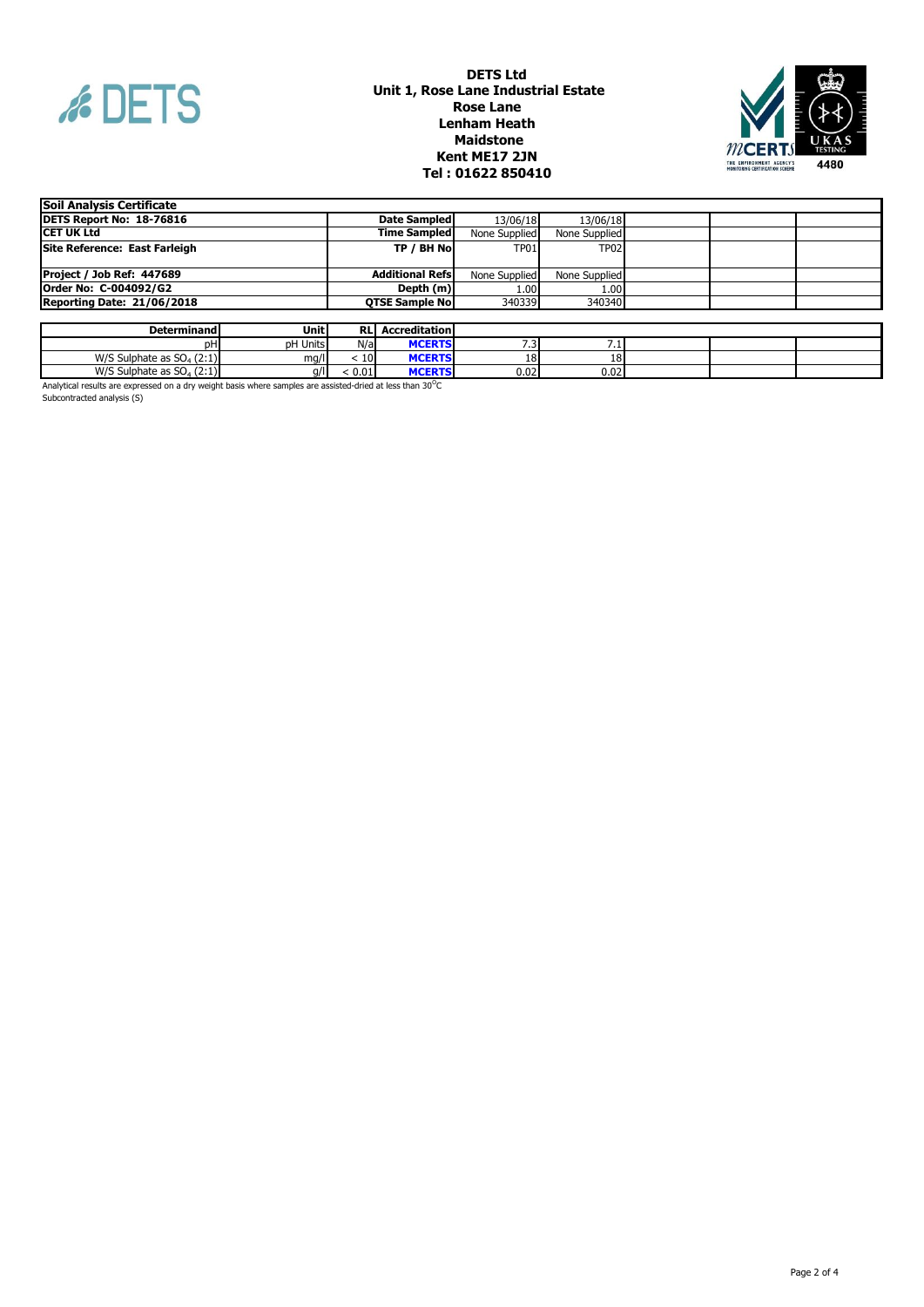

## **DETS Ltd Unit 1, Rose Lane Industrial Estate Rose Lane Lenham Heath Maidstone Kent ME17 2JN Tel : 01622 850410 '**



| Soil Analysis Certificate - Sample Descriptions |  |
|-------------------------------------------------|--|
| DETS Report No: 18-76816                        |  |
| ICET UK Ltd                                     |  |
| Site Reference: East Farleigh                   |  |
| Project / Job Ref: 447689                       |  |
| Order No: C-004092/G2                           |  |
| Reporting Date: 21/06/2018                      |  |

| <b>OTSE Sample Nol</b> | TP / BH Nol | <b>Additional Refsl</b> | Depth $(m)$ | Moisturel<br>Content (%) | <b>Sample Matrix Description</b> |
|------------------------|-------------|-------------------------|-------------|--------------------------|----------------------------------|
| 340339                 | <b>TP01</b> | None Supplied           | 001         |                          | 10.9 Light brown sandy clay      |
| 340340                 | <b>TP02</b> | None Supplied           | 1.00        |                          | 10.6 Light brown sandy clay      |

Moisture content is part of procedure E003 & is not an accredited test Insufficient Sample <sup>I/S</sup>

Unsuitable Sample U/S